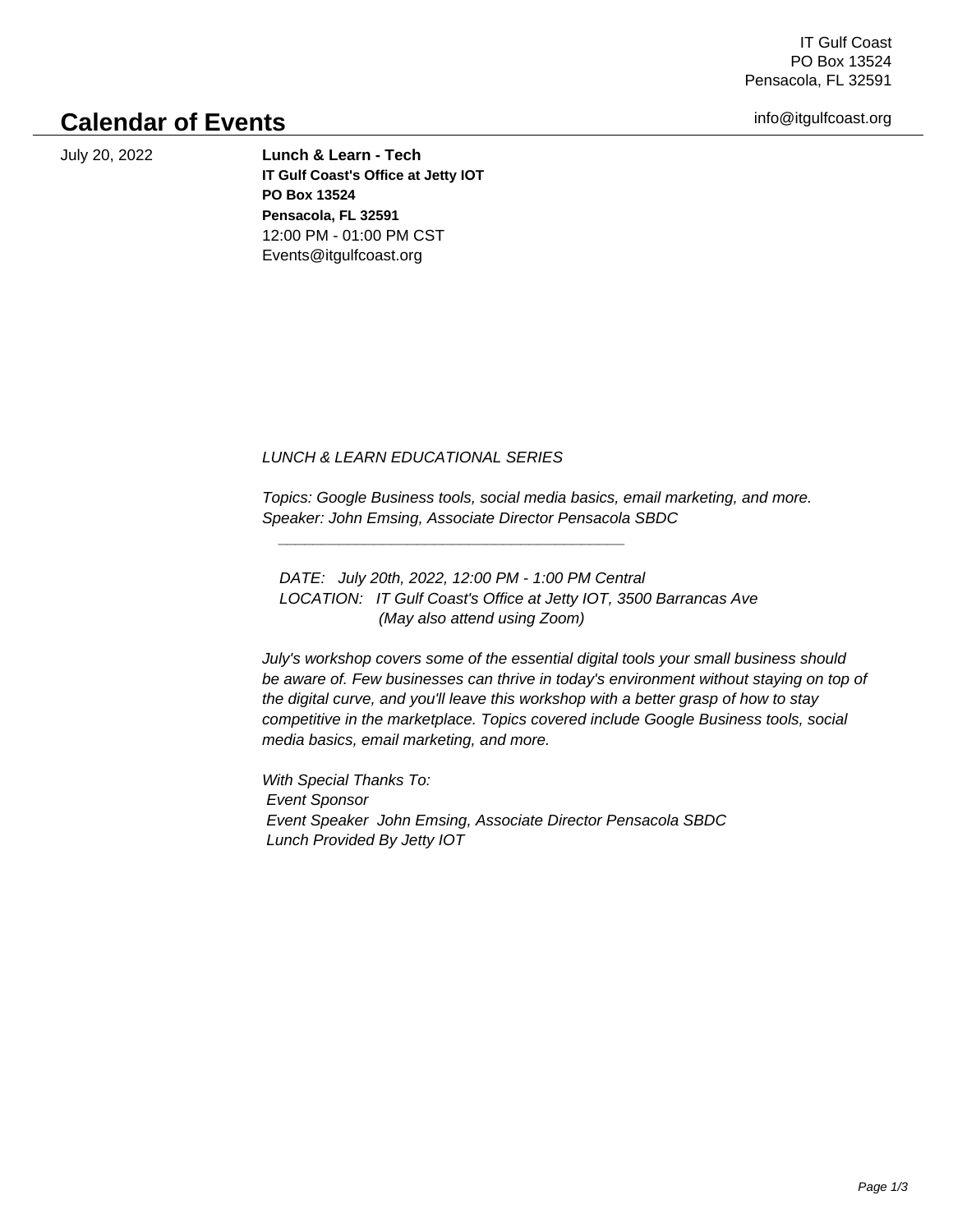October 5, 2022 - October 7, 2022 **ITEN WIRED Summit 2022 Pensacola Beach Hilton 12 Via De Luna Drive Pensacola Beach, FL 32561** 07:30 AM - 05:00 PM CST

 ITEN WIRED SUMMIT 2022, an ITGC Annual Event

DATE: October 5-7th, 2022

 $\frac{1}{\sqrt{2}}$  ,  $\frac{1}{\sqrt{2}}$  ,  $\frac{1}{\sqrt{2}}$  ,  $\frac{1}{\sqrt{2}}$  ,  $\frac{1}{\sqrt{2}}$  ,  $\frac{1}{\sqrt{2}}$  ,  $\frac{1}{\sqrt{2}}$  ,  $\frac{1}{\sqrt{2}}$  ,  $\frac{1}{\sqrt{2}}$  ,  $\frac{1}{\sqrt{2}}$  ,  $\frac{1}{\sqrt{2}}$  ,  $\frac{1}{\sqrt{2}}$  ,  $\frac{1}{\sqrt{2}}$  ,  $\frac{1}{\sqrt{2}}$  ,  $\frac{1}{\sqrt{2}}$ 

 LOCATION: Pensacola Beach Hilton, 12 Via De Luna Drive, Pensacola Beach, FL #CyberCoast

 ITEN (Innovation Technology Entrepreneurship Network) WIRED Summit is the Southeast's premier cybersecurity and IT conference to connect, collaborate and build community with industry leaders, entrepreneurs and educators on innovation, technology and entrepreneurship topics.

 The three-day event highlights the area's cybersecurity, information technology and entrepreneurial communities and explores emerging technology and innovators in start-up tech, artificial intelligence, robotics, and emerging technologies on the national scene.

 FOR MORE INFO, CLICK HERE

 PURCHASE EVENT TICKETS HERE